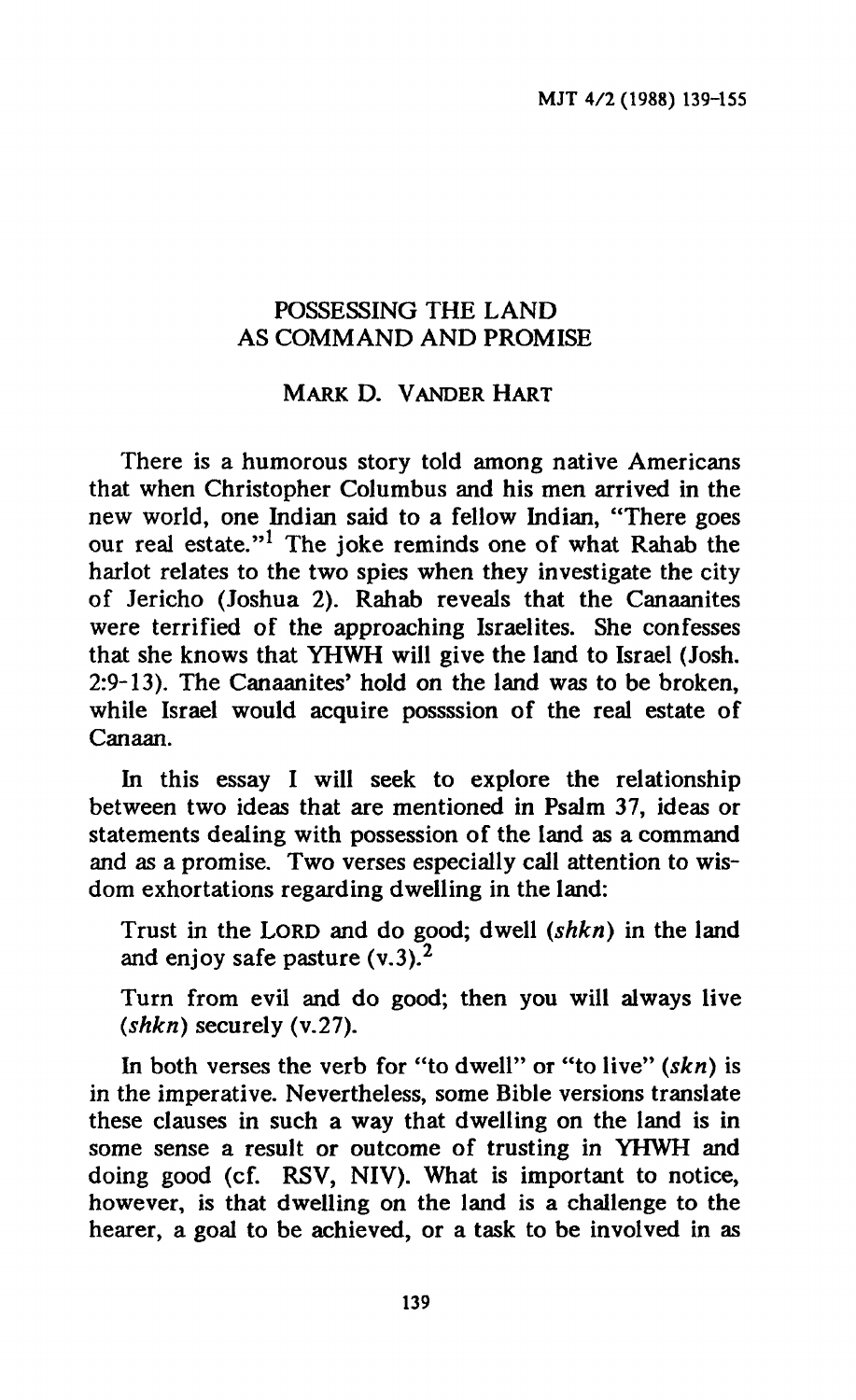**part of the exhortation to trust and obey.** 

**There are even more verses in Psalm 37 which hold out as a promise the fact that the land will be given as an inheritance.** 

**For evil men will be cut off, but those who hope in the LORD will inherit the land (v.9, NIV).** 

**But the meek will inherit the land and enjoy great peace (v.ll).** 

**Those the LORD blesses will inherit the land, but those he curses will be cut off (v.22).** 

**The righteous will inherit the land and dwell in it forever (V.29).<sup>3</sup>**

**Wait for the LORD and He will exalt you to possess the land; when the wicked are cut off, you will see it (v. 34).** 

**In the above verses the land of inheritance is granted to Israel. It is known that in the political relationships of the ancient Near East, a great king who was suzerain over other lesser kings might decide to give to a favorite vassal a parcel of land or territory. Nothing obligated the greater king to do this; it might be to reward the lesser king because of some particular meritorious service or because of some outstanding act of loyalty or faithfulness.** 

**Old Testament scholarship has not failed to see some analogies in the biblical givens. For example, Abram of Ur of the Chaldees is called out of his native area to move toward another land (Gen. 12). He is brought into covenant relationship with YHWH who called him, and he is promised numerous descendants who will live in the land of Canaan (Gen. 15). Another type of royal grant is the promise of YHWH to establish David and his dynastic line upon the throne in Jerusalem (II Sam. 7). In both examples YHWH is not obligated in any way to bestow these gifts. Nevertheless, he grants them to the vassals he loves so that a key relationship might be continued for the carrying out of his redemptive plan.**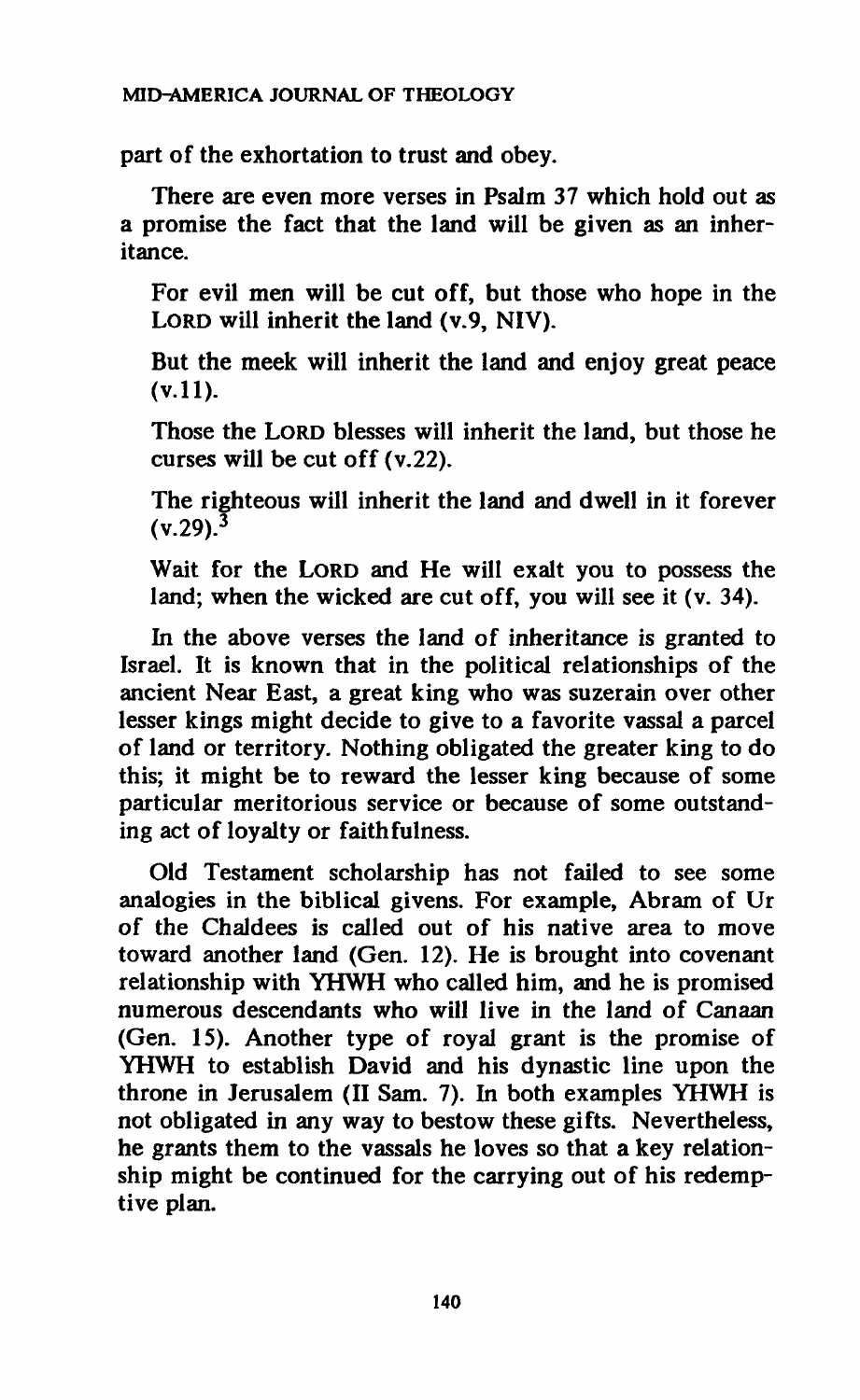**Psalm 37, however, is a wisdom psalm which raises a number of questions concerning the nature of the inherited land. Is YHWH's gift to Israel unconditional or conditional? If he has given his most solemn promise to Abraham that his posterity will possess the land, how can Psalm 37 speak of the godly who are not in possession of the land? The discrepancy is felt even more pointedly in the light of the summary of the conquest given in Joshua 21:43,45,** 

**Thus the LORD gave to Israel all the land he swore to give to their fathers; and having taken possession of it, they settled there. . . .Not one of all the good promises which the LORD had made to the house of Israel had failed; all came to pass (cf. Josh. 23:14).** 

**Regarding the unconditionally or conditionality of the land as gift, H. Z. Szubin and B. Porten have pointed out that the ancient Near East did know of revocable and irrevocable gifts.<sup>4</sup> In their study they show that a** *dashna* **was a revocable gift or grant that could include movable and/or unmovable items, i.e., land and its chattel (slaves). A** *dashna*  **was not a "grant to be held in perpetuity by the father and his estate but a gift subject to revocation by the sovereign benefactor."<sup>5</sup> Szubin and Porten conclude regarding a**  *dashna* **that it was a royal grant of the land, specifically of its** *usufructum,* **not a bestowal of absolute ownership.<sup>6</sup> A**  *par dashna* **was an irrevocable gift or grant. A** *par dashna*  **was something which, once given, could not be recalled by the giver.** 

**The two terms** *dashna* **and** *pardashna* **are noninterchangeable Persian loan words, with legal connotations. They are used in several Talmudic passages, and reveal something of the nature of Jewish exegesis in several passages of the Old Testament.<sup>7</sup> II Chronicles 31:9 records that Hezekiah caused portions of land to be given to the priests and Lévites as** *pardashna.* **But several verses later in II Chronicles 32:1 the text tells us that Sennacherib "invaded Judah and encamped against the fortified cities, thinking to win them for himself." The Talmudic commentators sense an irony here in that, while Hezekiah treats the land as an irrevocable grant** *(pardashna),* **YHWH treats the land as a**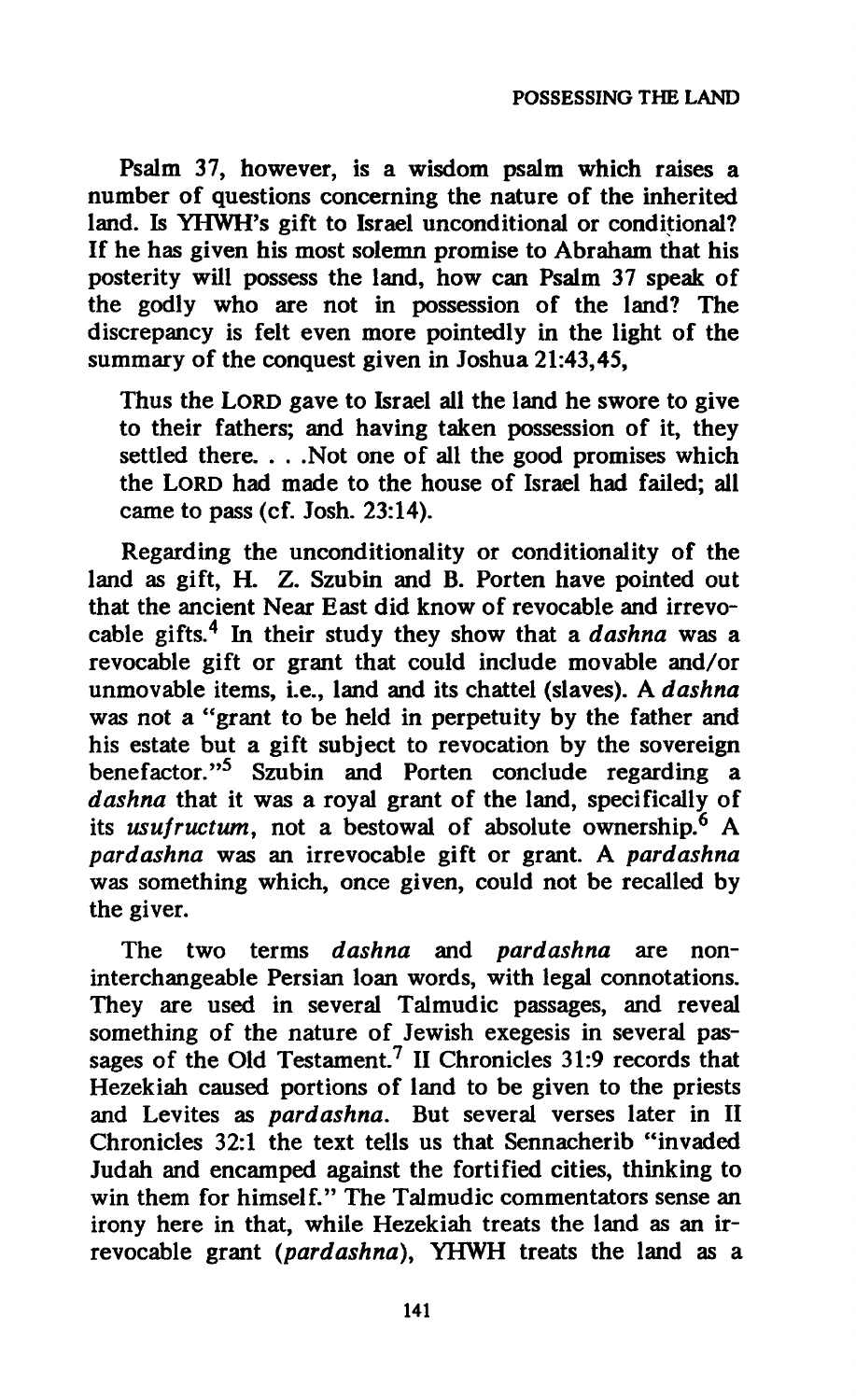**grant that can be lost** *(San.* **94a).<sup>8</sup> Israel's hold on the land of Canaan was not such that it was beyond challenge in her own history.** 

### *Contrast with other worldviews*

**All that we have said up to this point suggests that Israel can exist as God's people and as a holy nation quite apart from full and unquestioned possession of the promised land. This is not to say that an absolute separation of God's people and God's land is ultimately normative. From the perspective of creation as revealed in Genesis 1-2 God placed the perfect man and woman within his garden within his world. From the produce of the garden the first man and woman would be sustained in life. People and land belong together. Yet after falling into sin and being expelled from the garden, Adam and Eve can still survive by eating bread, but only after great effort, having encountered thorns and thistles, the evidences of a cursed and groaning earth. Psalm 37:25 confirms this by revealing that the psalmist has not observed in his lifetime that the righteous were ever forsaken, requiring the children to beg for bread. God's people still survive without full possession of the land.** 

**This perspective from Psalm 37 is found in many places in the Scriptures. Israel is not autochthonous in Canaan; that is, she could never view herself as aboriginal, standing in some kind of relationship to Canaan that made her existence there a constitutive element from the beginning of time and thus creational. Indeed, Abram is called to leave Ur, later to leave Haran, in order to go to Canaan. He is transplanted from one land to enter and sojourn in another land.** 

**Such a perspective stands in stark contrast to many pagan and non-Christian views of the world. We will briefly examine two of them: the ancient Egyptian and the native American.** 

**Understanding ancient Egyptian religious beliefs has not proved to be easy, primarily because in the religious texts now extant, often contradictory ideas and statements can be found. For example, Frankfort points out that in the same**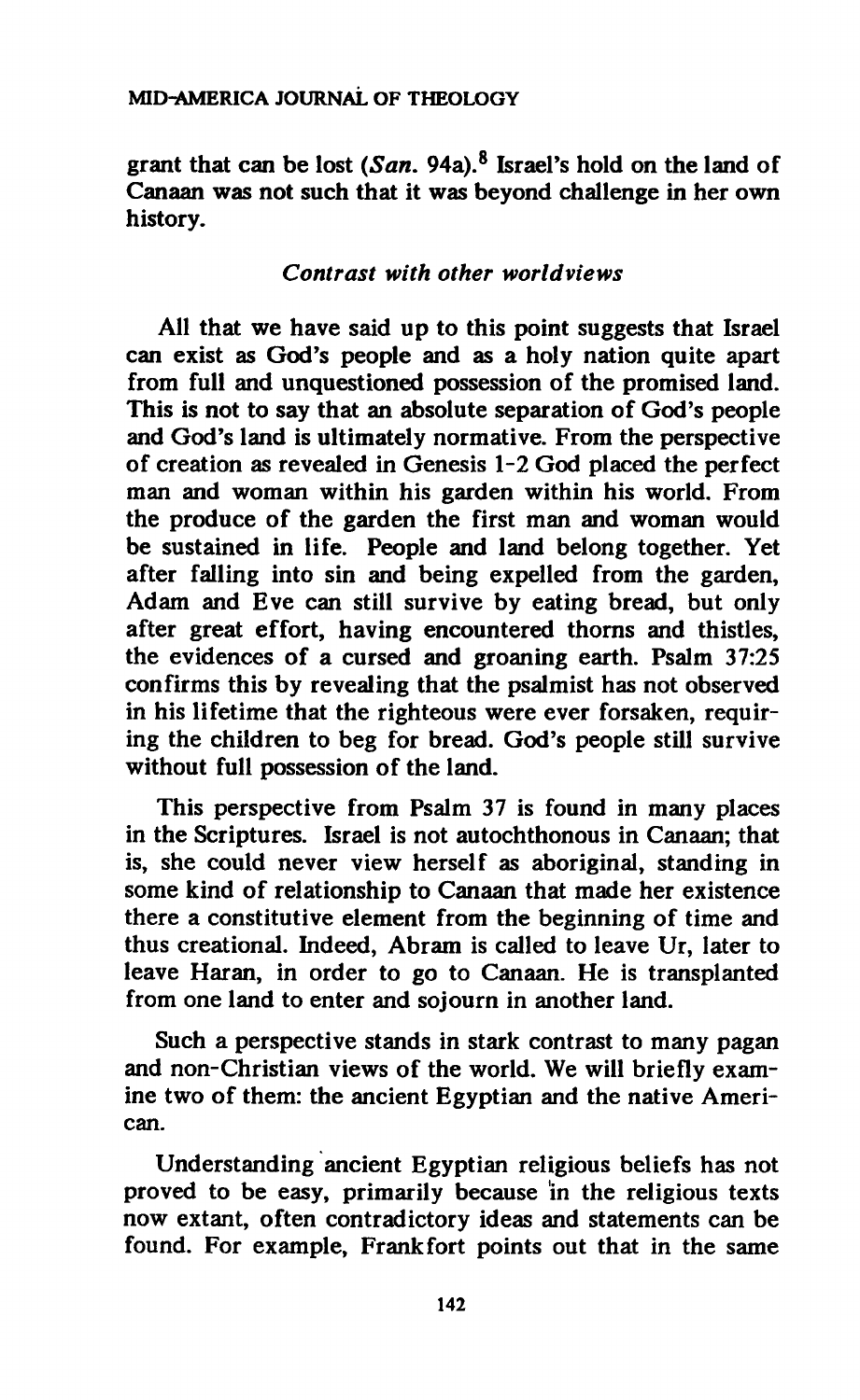**hymn, the sun god can be the self-creating, self-begetting god, but is also the son of his mother, the goddess Hathor.<sup>9</sup>**

**To the ancient Egyptians their country and civilization was the center of the world brought into being by the gods in the beginning. Mircea Eliade says that it was "obvious" to Egyptians that "'men' were the earliest inhabitants of Egypt, since Egypt was the first country formed, hence the center of the world."<sup>10</sup> Only Egyptians themselves were the rightful dwellers in their land, while all foreigners were somehow less than fully human. Foreigners were forbidden to enter into Egyptian sanctuaries, since they were built to represent the world in miniature. In the beginning the gods created Egypt, gave birth to the pharaoh, and the Egyptian people were the beneficiaries of this cosmogony.** 

**In Egyptian religious beliefs we have an example of what develops when an apostate people hold down the truth of God in unrighteousness (cf. Rom. 1:18ff.). When a proper understanding of the Word-revelation is lacking, then the creational order must necessarily become the foundational point for the ordering of reality: animals are gods, pharaoh is divine, non-Egyptians are subhuman, the land and people are necessarily inseparable. Egypt was not just land they happened to occupy. "The bond between them and their land was as singular and strong as the bond of blood."<sup>11</sup>**

**Egyptian religion was immanentistic in that there is little evidence of a belief in a god whose being transcended the realm of natural phenomena. In polytheism typically the forces and powers experienced in creation are given the status of deities personally present. Eygptian religious feeling held to two basic truths: there were many gods and these gods were immanent in nature. "Only on this basis could the Egyptian combine a profound awareness of the complexity of the phenomenal world with that of a mystic bond uniting man and nature."<sup>12</sup> With the animation of nature there also comes the mythology which explains the actions of the gods in terms analogous to human activities.<sup>13</sup>**

**Important also within the Egyptian view of reality was the person of the pharaoh. Pharaoh was the son of the gods**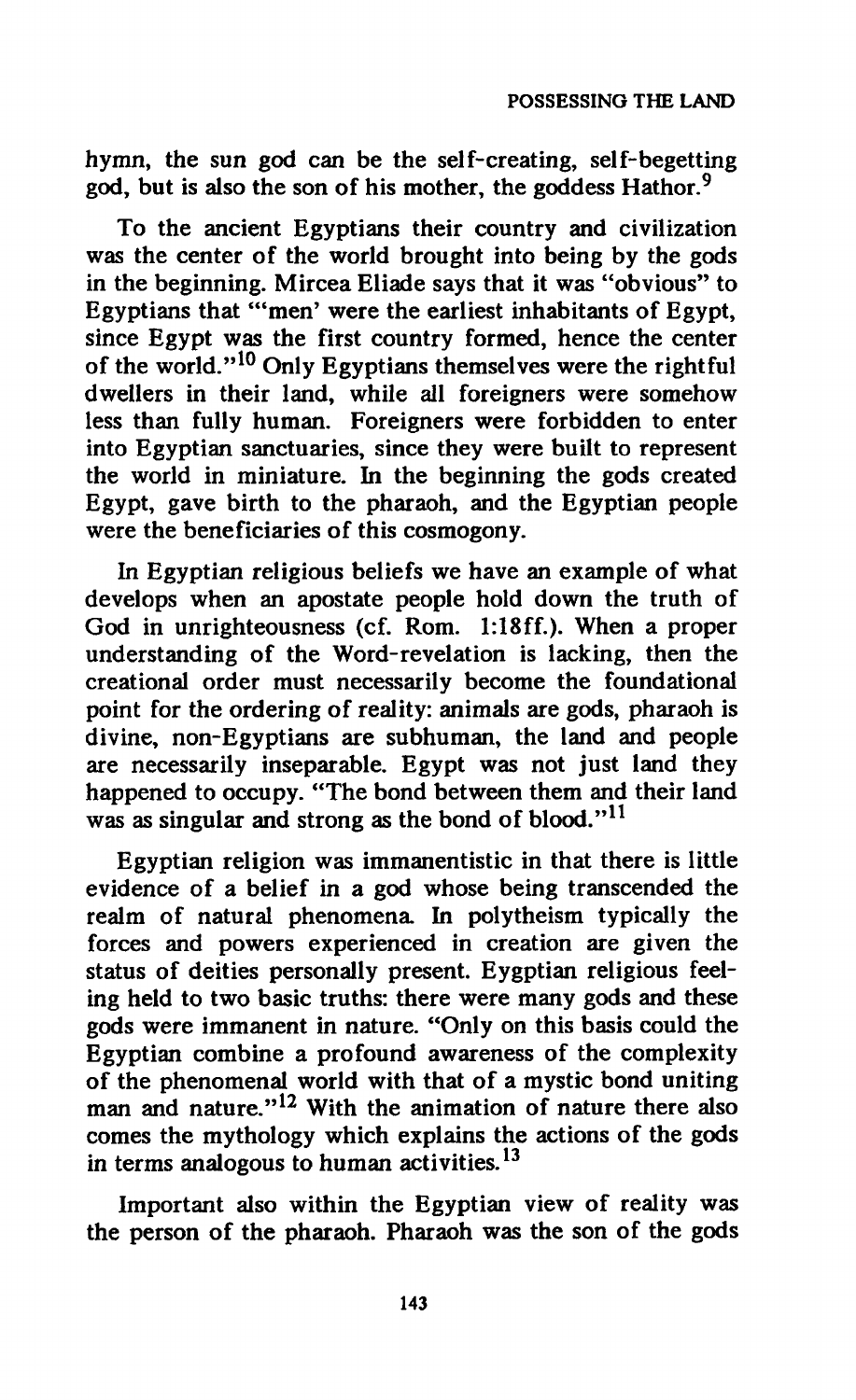**who founded the world in the beginning. The beginning was that "golden age" of primeval history in which all the world was perfectly ordered according to** *ma'at,* **i.e., justice, truth, and wisdom. The pharaoh as a son of the gods was not merely a representation of the god Horus, the son of Osiris and Isis. Pharaoh** *was* **Horus, and he gave order and wellbeing to Egypt, her people and civilization. Thus a very ordered, conservative, "immobile" society resulted. There was no passionate desire among Egyptians toward rebellion or revolution. The existing order among the gods, the world, and mankind was right. Everything in Egypt sought to recreate the origins of society at the dawn of time. Keeping order within the cosmos was the supreme challenge in order to fend off the forces of chaos.<sup>14</sup> According to Eliade, the pharaoh embodies** *ma'at.* **His rule gives life to his subjects and stability to the cosmos. His victories over his enemies were a repeat of the sun god Re's triumphs over the serpent of chaos.<sup>15</sup> An Egyptian could not conceive of his people existing apart from the ordered life of Egyptian civilization. The gods ordained it so.** 

**Another example of a non-Christian worldview involving the peoples' relationship to the land is that of the native American, especially that of the Plains Indians. Here again we note motifs that echo many elements already present in Egyptian mythology.** 

**N. Scott Momaday relates that the earth is revered by a native American since it is his source.<sup>16</sup> In the mind of a native American "nature" is not something apart from himself. He conceives of it as an element in which he exists. He has existence within that element, much in the same way we think of having existence within the element of air."<sup>17</sup> An American Indian keeps in contact with the earth, with her spirits (since the earth is called "Grandmother" and "Mother"), and with the earth's ongoing genesis through rituals. Thus the American Indian, during his own growth toward maturity, parallels the growth of holy mother earth from childhood to maturity. The earth's "mind" grows, as it does in a human being. The Indian cannot conceive of himself apart from a vital contact with the living organism of**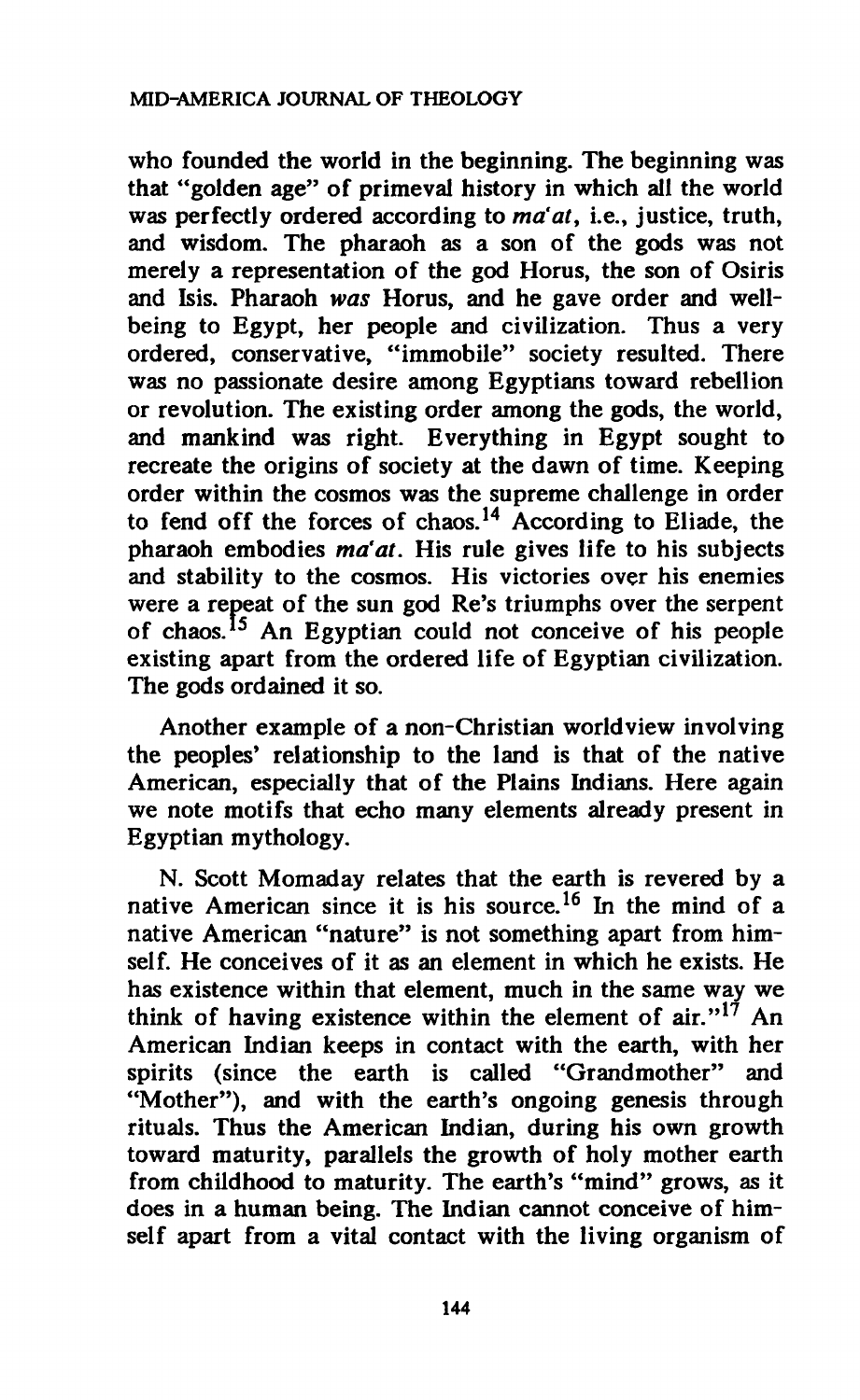## **the land.<sup>18</sup>**

**In summary up to this point, the relationship toward the land that the godly have as revealed in Psalm 37 is quite different from what was briefly noted in at least two other worldviews. Psalm 37 presents the promised land as a gift not yet acquired. The righteous ones are called to dwell in it, and they are assured of finally inheriting it.** 

### *Redemptive-historical contours*

**To get a better grasp of the dynamics of Psalm 37 one must place the psalm and its statements regarding possessing the land within the larger framework of the history of redemption.** 

**A careful study of the language of Genesis 1 shows that Moses describes the creation of all things in such a way that the polytheism of the pagan world receives a stunning refutation. The pagan deities are swept off the page, as it were, as it is revealed, "In the beginning God created the heavens and the earth" (Gen. 1:1). The Scriptures reveal that the creation is ordered, it is a diversity, and it is good. The caretakers of this creation are neither gods nor animals, but they are image-bearers of the one true God, YHWH. Adam and Eve are in possession of the earth, and yet they stand under a covenantal challenge to till and keep the garden in which they live.<sup>19</sup>**

**It should be noted at this point that the command (along with blessings and promises) given by YHWH adds a dynamic that is unique to biblical revelation. This is what will allow history to begin and move forward, either unto blessing and life, or unto cursing and death. The interaction of the elements of creation under the spiritual direction of Adam and Eve gives us what we call "history."<sup>20</sup>**

**With mankind's fall into sin in Genesis 3, the earth is estranged from mankind. It does not assist him. It hinders his efforts to sustain life. The dominion mandate causes humanity to work in an effort to dwell in the earth. Yet after all efforts are accomplished, the earth still claims**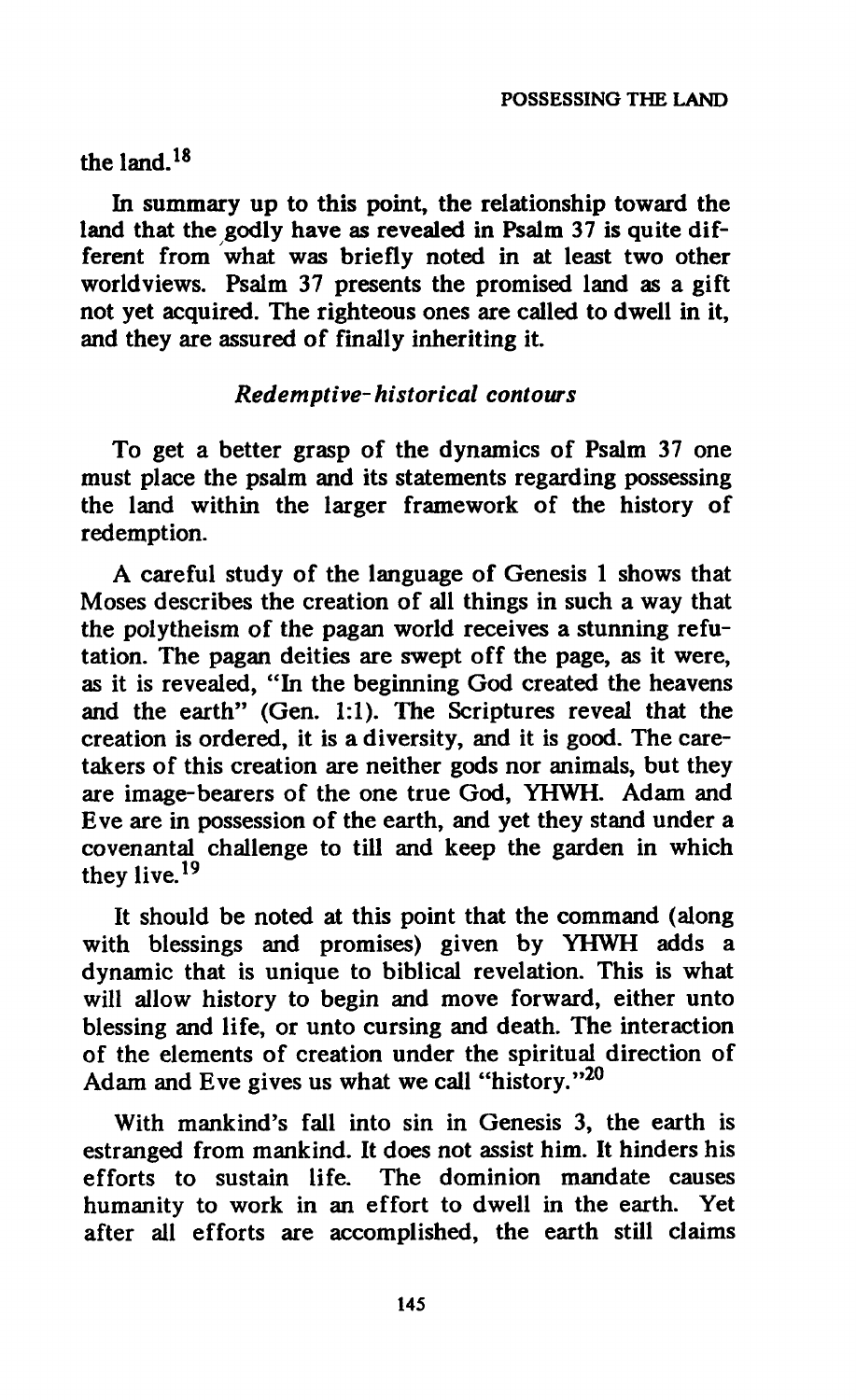**mankind. He is dust, and in death every human being returns to the dust.** 

**The Bible reveals that the creation is not the interplay of competing deities. But in order to understand the distance that exists between mankind and the rest of creation, one should recall a specific element within the covenantal renewal legislation of Deuteronomy. In three passages "heaven and earth" are called upon as witnesses to the covenant which YHWH has made with Israel through Moses at Mt. Sinai (Deut. 4:26; 30:19; 31:28).** 

**The function of heaven and earth as covenant witnesses is understood against the backdrop of ancient Near Eastern diplomatic language. Among the nations of Moses' day many treaties would list a number of witnesses to the treaty just concluded, usually minor deities of earth—rivers, mountains, trees, etc.—and of the sky—sun, moon, etc. These so-called gods would stand, as it were, as third party observers to see to it that both sides in the treaty would obey the stipulations of the covenant.** 

**But the Scriptures reveal that there are no gods except YHWH alone. So no "gods of nature" exist, and thus they cannot be summoned. Yet the creation—heaven and earth—is called upon to observe how Israel, the people of God created in covenant, will observe the stipulations of the** *torah* **in righteousness before the God who loves Israel and has redeemed her from slavery.<sup>21</sup>**

**What is striking is that in Psalm 37 Israel is promised an inheritance of what is but a parcel of all the LORD'S possessions. Canaan is a small tract of land** *Çerets)* **that Israel must possess and will inherit, but Canaan is only a part of the total creation ("heaven and earth") which exists as a kind of "third party" that observes compliance or non-compliance with the Mosaic covenant.** 

**How one translates** *'erets* **in Psalm 37 is important, either as "land" or "earth." Contextually, that is, within the Old Testament history of redemption, "land" is the preferred translation, as the English translations show. Yet it would be difficult to suppress an exegetical overtone present in the**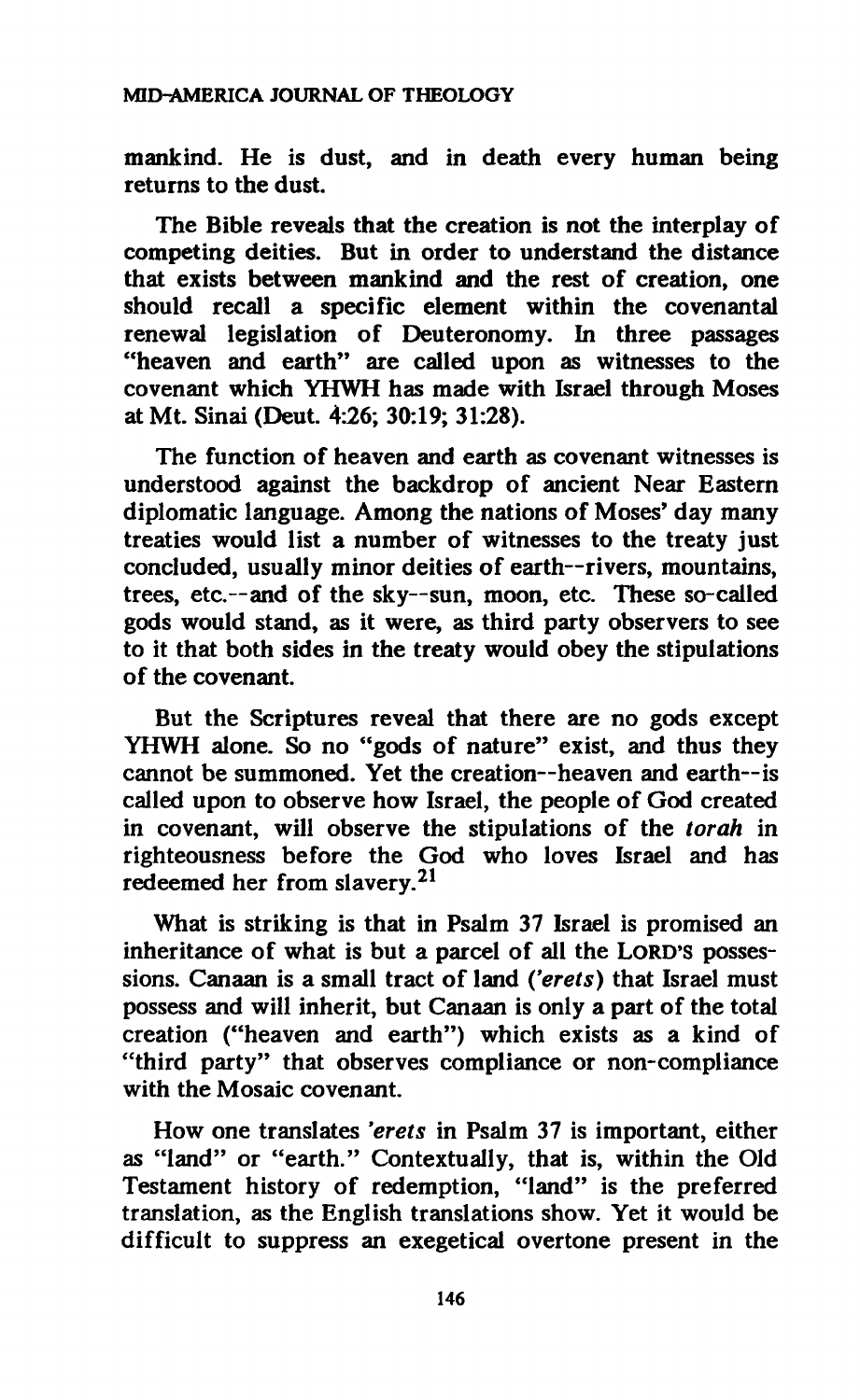**word** *'erets,* **namely, the** *world.* **God created the world in the beginning, all the families of the land shall receive a blessing through Abraham (cf. Gen. 12:3, where** *'adamah* **is used), and all the world continues to be YHWH's (cf. Exod. 19:5,6; Ps. 22:27-31; Ps. 24:1; etc.).** 

**We therefore note that a religious "distance" exists between humanity and the land/earth. Mankind is created from the dust of the ground but is not its evolutionary product. Only the man and woman are created in the image of God. Mankind works in creation on the land, but he does not worship it. Not the animals but YHWH alone is God. We have noted already how this contrasts with pagan worldviews.** 

**Creation is thus mankind's home and workshop, but it is that only under specified conditions. It is home by way of righteousness within the promises of God's covenant and by walking faithfully within the covenant. So God's people come to possess the land. Since they are God's people, the righteous receive the exhortation to dwell in the land (Ps. 37:3,27). Since they are God's people, the righteous receive the promise that they will receive the land as an inheritance (Ps. 37:9,11,18,22,29,34). In this way the religious "distance" between God's covenant people and the land will be bridged. What now exists as a covenant witness (and groans at present, Rom. 8:22-23) is to be occupied and will be occupied by God's righteous people.** 

### *Obstacles to possession by the righteous*

**We have noted that by expressing both wisdom exhortations and repeated promises, Psalm 37 presupposes that the righteous are not in (full) possession of the land, and that is so following the conquest of the land under Joshua The righteous dwell out(side) of it, there is a "distance" between them and their full possession. Nevertheless, they continue to exist. They are exhorted not to fret (37:1,8). In fact, that they have a little is better than possessing an abundance in unrighteousness (37:16). A number of reasons could be cited for this dis-ease experienced by the righteous.**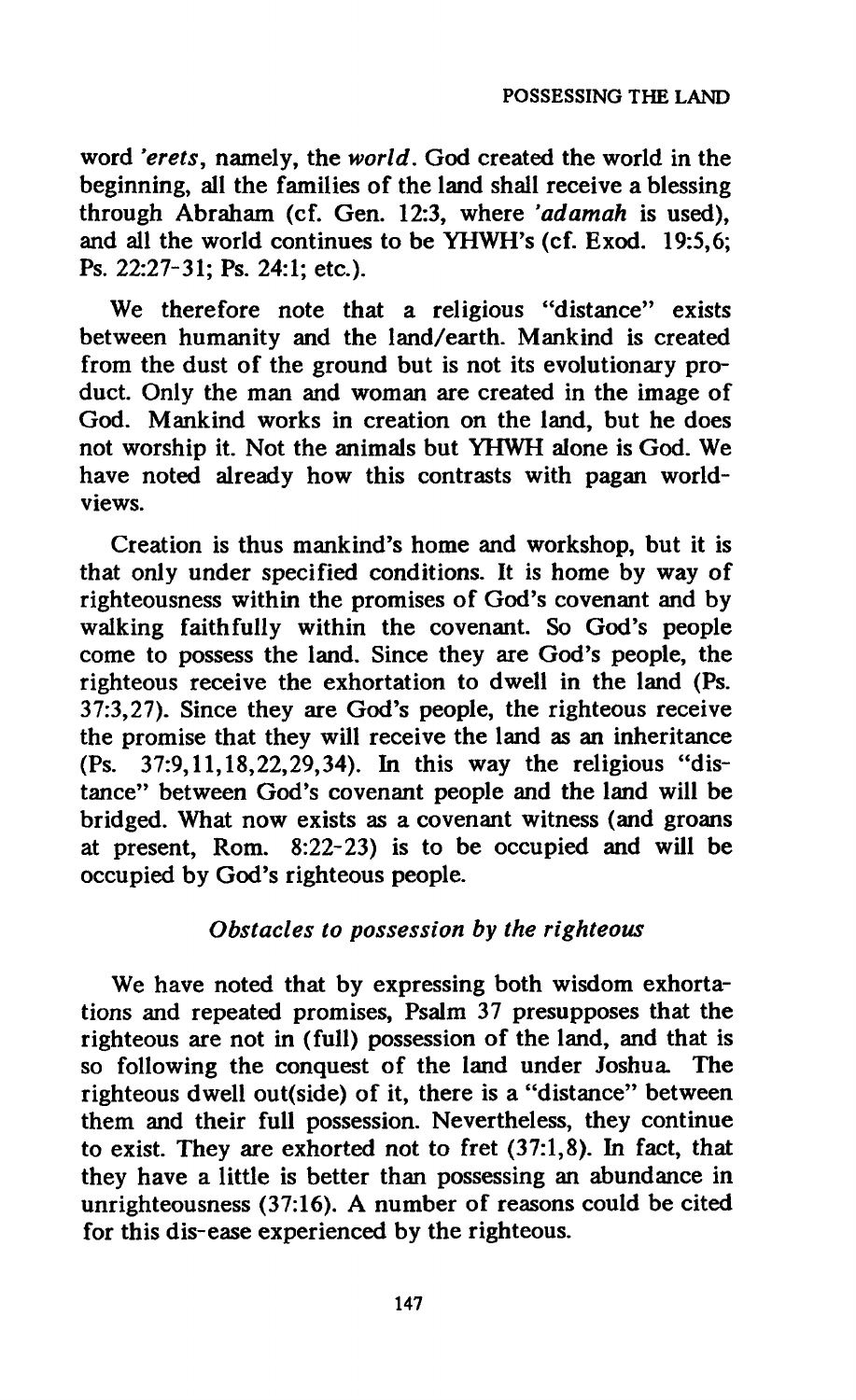**One obstacle to possession of the land could be the exile due to apostacy. This occurred in the history of redemption to both Israel in the north and Judah in the south. But this reason is obviously not in the universe of discourse in Psalm 37.** 

**The psalm itself specifies several things which pose threats to the righteous dwelling in the land: plots by evildoers (v. 12), drawn swords and bent bows (v. 14), lost riches (vv.lóff.), famine (v. 19), the wicked borrowing without repaying (v.21), falling (some type of crisis? v.24), aàd the wicked lying in wait to kill the righteous (v.32).** 

**Here the "distance" between the promised land and the dwelling therein by the righteous is due to blatant violations of God's laws given in the Torah. When Israel was enabled to conquer Canaan, she was coming into YHWH's land as strangers and sojourners with him (Lev. 25:23). Israel did not yet own the land of Canaan. The distribution of the land to the twelve tribes did not change that fact; YHWH remained ultimate owner with Israel as steward and vassal.** 

**The so-called "social legislation" of the covenant provided that the land which each family received could never be sold outside of that family. Debts of the poor were suspended or cancelled, and land received by creditors was returned in the sabbatical year (Exod. 21: 1-6; Deut. 15:12- 18) and in the jubilee year (Lev. 25:2-17,23-25,39-43).<sup>22</sup> The Torah thus provided a "safety net" for the ever-present poor. Some semblance of economic and social balance could be maintained. The poor and meek would never be in jeopardy of permanently losing their apportioned land if the jubilee were faithfully observed, for the jubilee's aim was "the restoration of the position as it was of old: free persons living on free land."<sup>23</sup>**

**Psalm 37 makes it clear that the sabbatical and especially jubilee commandments were not being observed by members of the Israelite covenant community. To neglect the way of**  *torah* **is unrighteousness, injustice, wrongdoing. Furthermore, it is evident that the king was not enforcing the covenant law. "When a king reigned in justice, he was to**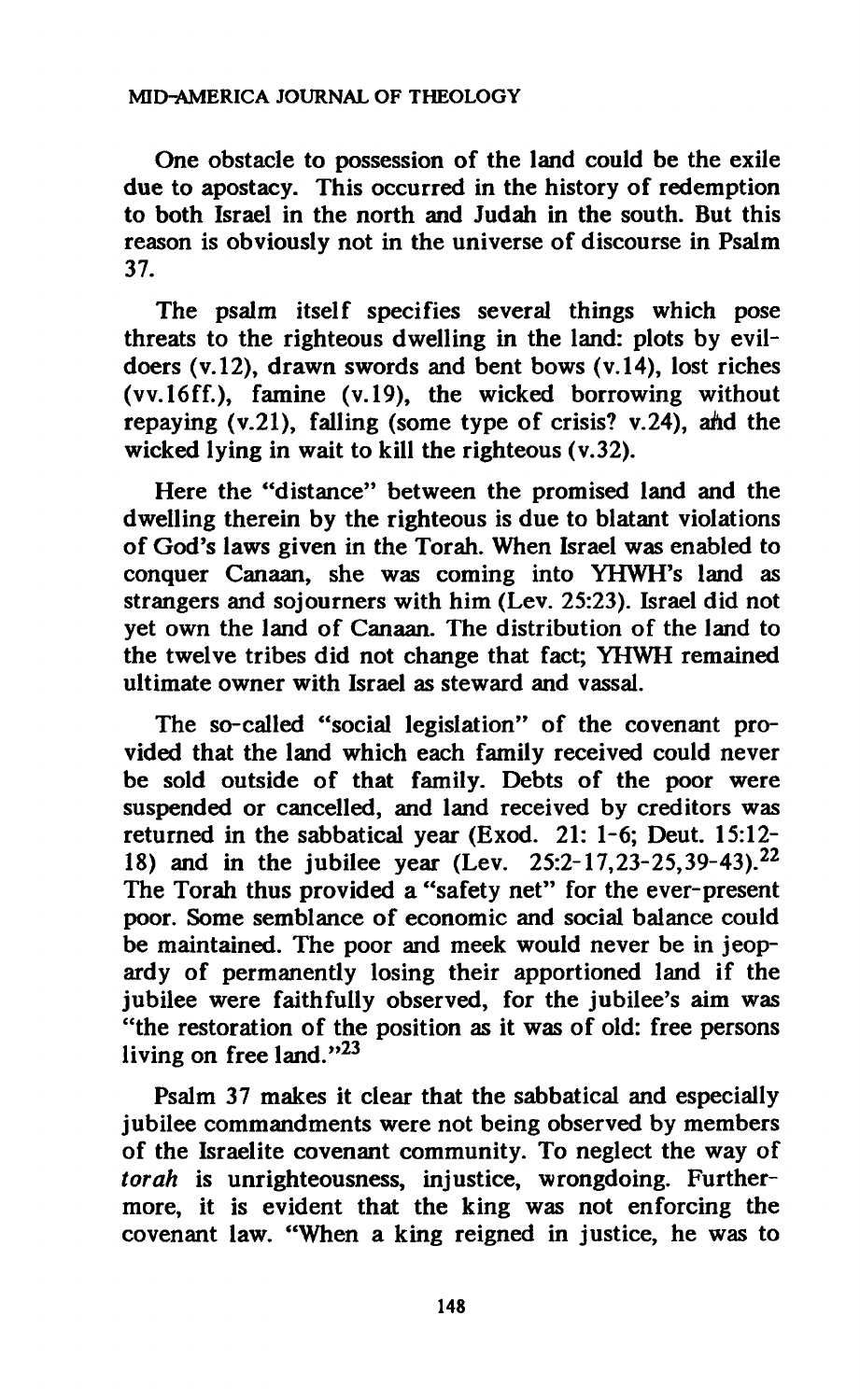**proclaim the jubilee in due time, delivering the needy (cf. Ps. 72:4,12-14). Justice, in Israelite law, is primarily the protection of the weak."<sup>24</sup>**

**Archaeological evidence from the 10th century B.C. in Canaan seems to suggest that there was a high degree of social equality within Israelite society, but by the 8th century houses show a much greater discrepancy between the rich and the poor.<sup>25</sup> The 8th century prophets among both Israel and Judah strongly condemned the evidence of greed, coveting, fraud, and creditors who showed no pity to debtors.** 

**The result is poverty, oppression, and anxiety among those disadvantaged. The disadvantaged are those who are the righteous—righteous not, however, because they are disadvantaged as such. Psalm 37 is a wisdom psalm that presupposes an ordered world, a controlled universe, a cosmos under YHWH's sovereignty. The disruptions caused by the unrighteousness of the wicked and the oppressive will be answered and made right by YHWH. The command and promise regarding possession of the land is thus held out to those who are now experiencing "distance" from land that YHWH had granted them.** 

**Historical forces do not ultimately decide the outcome of the present human situation.<sup>26</sup> The provisions of the Torah were intended to right wrongs, if need be through the "gods," the judges and kings of Israel, the office-bearers who were appointed to administer justice. But in the case of the wicked, the way of** *torah* **was neglected. A** *day* **must come (37:13), an acceptable time for release of the captives, good news for the righteous poor, blessedness for the meek (Isa 61: If.; Matt. 11:5; Luke 4:18-19; 7:22; cf. Matt. 5:5).** 

**Righteousness for the oppressed is manifested by a determination to maintain** *torah* **and to avoid redressing injustice by taking matters into one's own hands. Vengeance belongs to YHWH; he will repay the wicked for depriving the righteous of the land he gave to his people Israel. That is why they are righteous: not because they are disadvantaged, but because they do not rectify an injustice by acting outside of**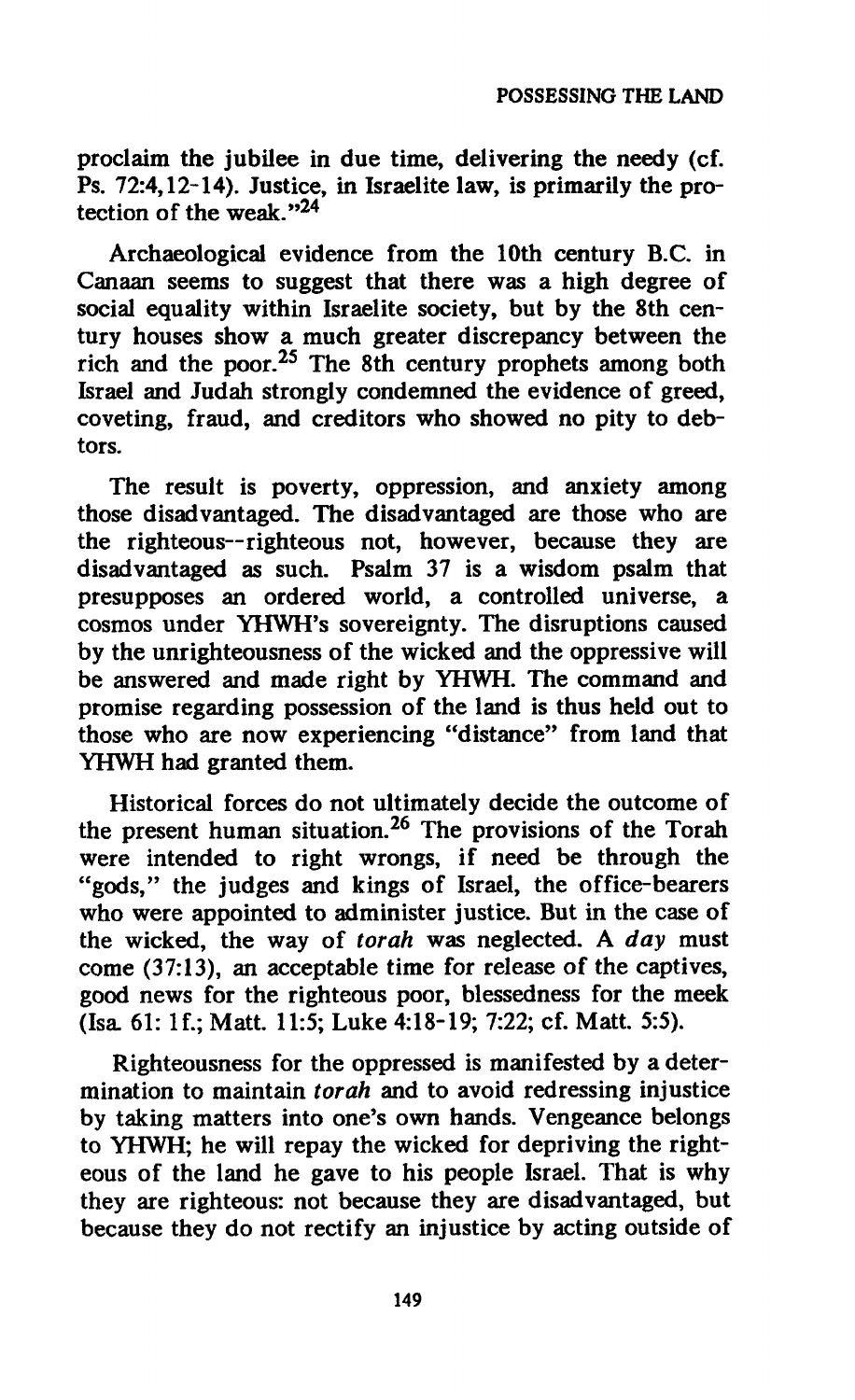**God's law. That would constitute an extension of wickedness. The mandate is to "trust YHWH, and do good; dwell in the land, and enjoy** *shalom"* **(37:3).** 

**The righteousness of the meek is spelled out in the parallel statements which hold forth the promise of receiving the land. The meek are "those who wait for YHWH" (v.9), they are "blameless" (v.18; cf. v.37), they are "blessed of YHWH" (v.22), and they are "righteous" (v.29). Other verses in Psalm 37 specify that these righteous poor and needy "walk uprightly" (v. 14; cf. v.23). Thus it is only in the way of faithfulness to** *torah* **and humility before YHWH that the promise of possession of the land is received.** 

**At the same time the command to dwell in the land addresses itself to these same righteous people. The Scriptures maintain consistently that the LORD'S sovereign control of history and of its ultimate outcome does not excuse the people of God from positivizing YHWH's** *torah.* **By "tenting"** *(shkn)* **in land that is unjustly seized from them, the righteous meek establish a presence** *in the land.* **Thus they can "occupy" the land, manifest a spiritual presence of godliness and covenantal faithfulness even in territory now somewhat beyond their firm possession. Obedience to** *torah*  **serves to bridge somewhat that "distance" between the meek and the land that rightfully belongs to them.** 

### *Some trajectories of Psalm 37*

**In the concluding section of this essay we can mention some areas of Christian interest that open up in regard to the relationship of possessing the land as command and promise.** 

**We would be remiss in our reflection if Matthew 5:5 were not brought in: "Blessed are the meek for they shall inherit the earth." Jesus picks up the words of Psalm 37:11 and puts the promised inheritance in another context. Interest in the small parcel of Canaan gives way to a broader promised happiness to those who continue to humble themselves under the way of the LORD: they shall receive the earth (N.B. the translation shift to "the earth").**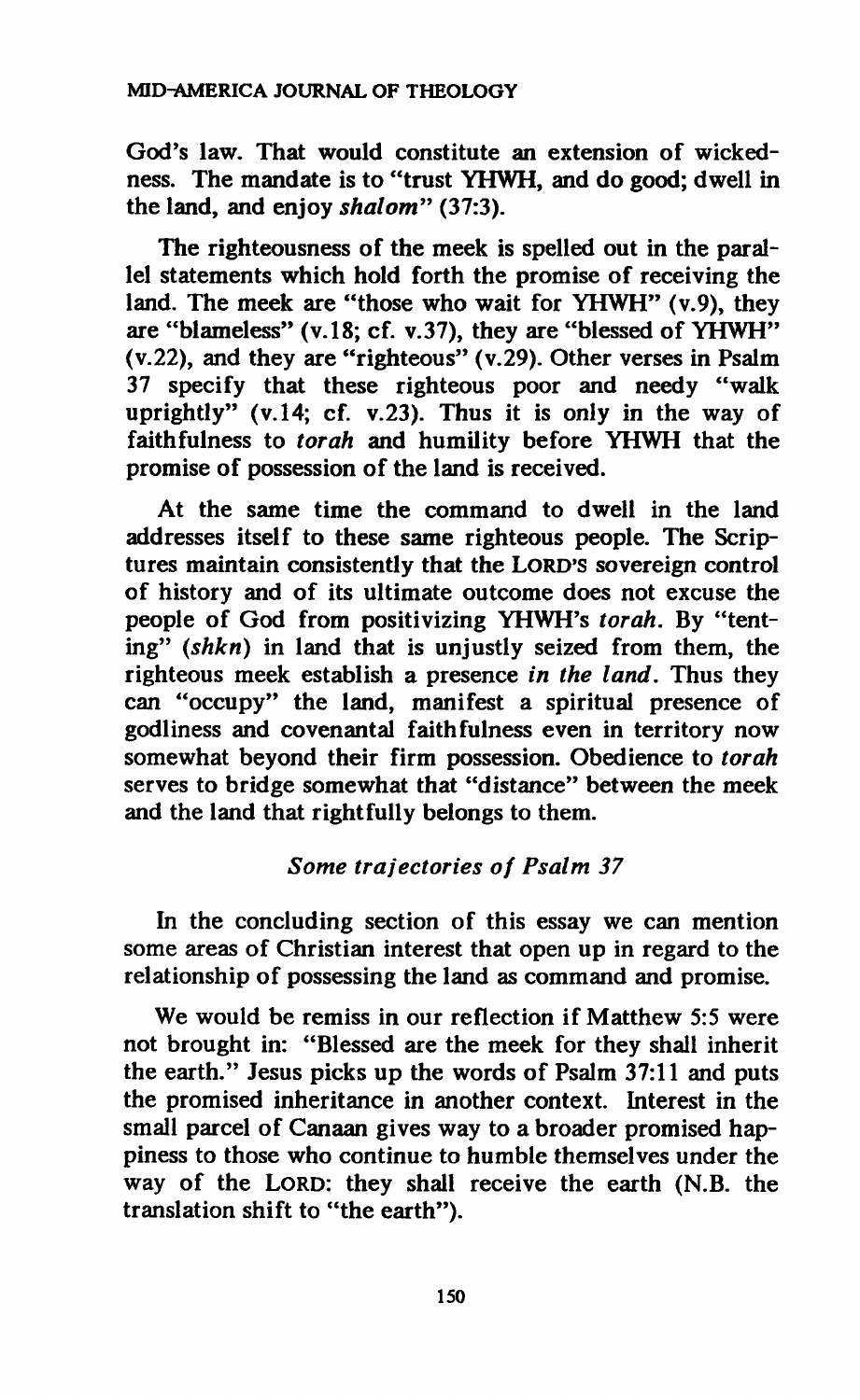**Coupled with this beatitude is Jesus' commission to his disciples in Matthew 28:18-20 and Acts 1:8. He has received all authority in heaven and earth. Therefore, there should be a witnessing throughout this earth that proclaims the authority of Jesus, proclaims the message of the gospel, and disciples all peoples unto an obedience of the** *torah.* **Christian passivity is excluded in the time of the new covenant.<sup>27</sup>**

**There is now, therefore, a flowering in this new covenant period of that which was in seed or budding form in the older covenant epoch. The commands and promises regarding possessing the land in Psalm 37 give way to a fuller command and better promises in the new covenant that was inaugurated by the work of Jesus Christ.** 

**But the fuller and better situation in the New Testament does not warrant a triumphalism that ushers in the fullness of Jesus' eschatological kingdom. Jesus repeats Psalm 37:11^ "the meek shall inherit the earth." The meek are those who maintain covenant and practice the love of the law, even when facing great unrighteousness. The people of God have an unconditional promise: the land is theirs. The promise is approached historically by the single route of meekness before the LORD. Revolutionary action in the name of the LORD (e.g., liberation theology) is also excluded, since revolution by its very nature is unhistorical.** 

**Triumphalism is also avoided because the inherited land of Psalm 37:11 and the promised earth of Matthew 5:5 are not found in this present creational situation. While the authority of Jesus Christ is throughout this universe, yet the meek know that they remain strangers and pilgrims here, always looking in faith toward another place, a better**  country--a heavenly one--a place of their own (Heb. 11:13-16). The land always remains YHWH's; the meek while here **are aliens who live by faith and are comforted by promises.** 

**It is evident that a number of avenues in New Testament studies, in ethics, in eschatology and dogmatic theology open up and suggest themselves with every proper consideration of biblical theology. This is to be expected when both the dogmatician and the student of the history of revelation**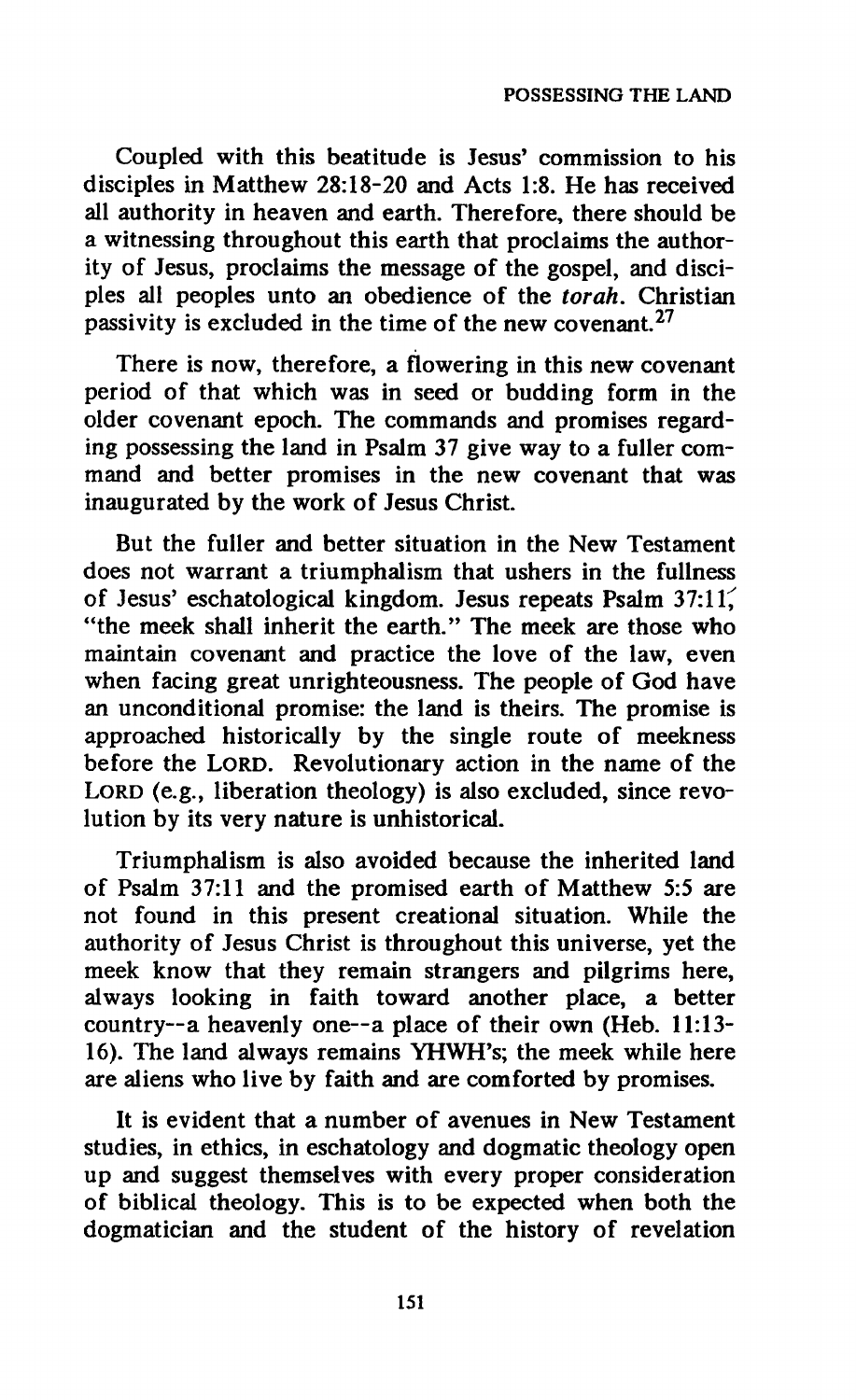**begin with a confession that God's Word cannot be broken and that revealed truth is of one piece.** 

**What Geerhardus Vos said regarding Scripture is true: "The Bible is not a dogmatic handbook, but a historical book full of dramatic interest."<sup>28</sup> Dogmatic (doctrinal) theology can help guard the biblical theologian from historicizing and atomizing revelation. At the same time the study of the history of revelation serves to keep the dogmas of revelation placed within the historical dynamics of the covenant of grace.** 

**It is precisely such reflection on possessing the land as a command and as a promise which keeps the righteous and meek people of God active in faith and living in hope.** 

#### **ENDNOTES**

- **1. John J. Timmerman, "Wounded Warriors,"** *The Reformed Journal* **35/5 (May 1985) 7.**
- **2. The RSV reads, "Trust in the LORD and do good; so you will dwell in the land, and enjoy security." The Berkeley Version (v.3cd) reads, "Inhabit the land and practice faithfulness." The NASB (v.3d) reads, "cultivate faithfulness."**
- **3. Cf. V.18, "The days of the blameless are known to the LORD, and their inheritance will endure forever." The word "inheritance"** *(nachalah)* **serves to explain what the land of Psalm 37 means in its primary sense: it is Canaan seen as the territory given to Israel and apportioned to its various tribes to be held as a perpetual trust. A major study (out of the critical tradition) of "the land" in the Bible is Walter Brueggemann's** *The Land* **(Philadelphia\* Fortress Press, 1977). Although the book contains many useful insights, Brueggemann overstates the case when he suggests that "land might be a way of organizing biblical theology" (p. 3).**
- **4. H. Z. Szubin and Bezalel Porten, "Royal Grants in Egypt: Interpretation of Driver 2, "** *Journal of Near*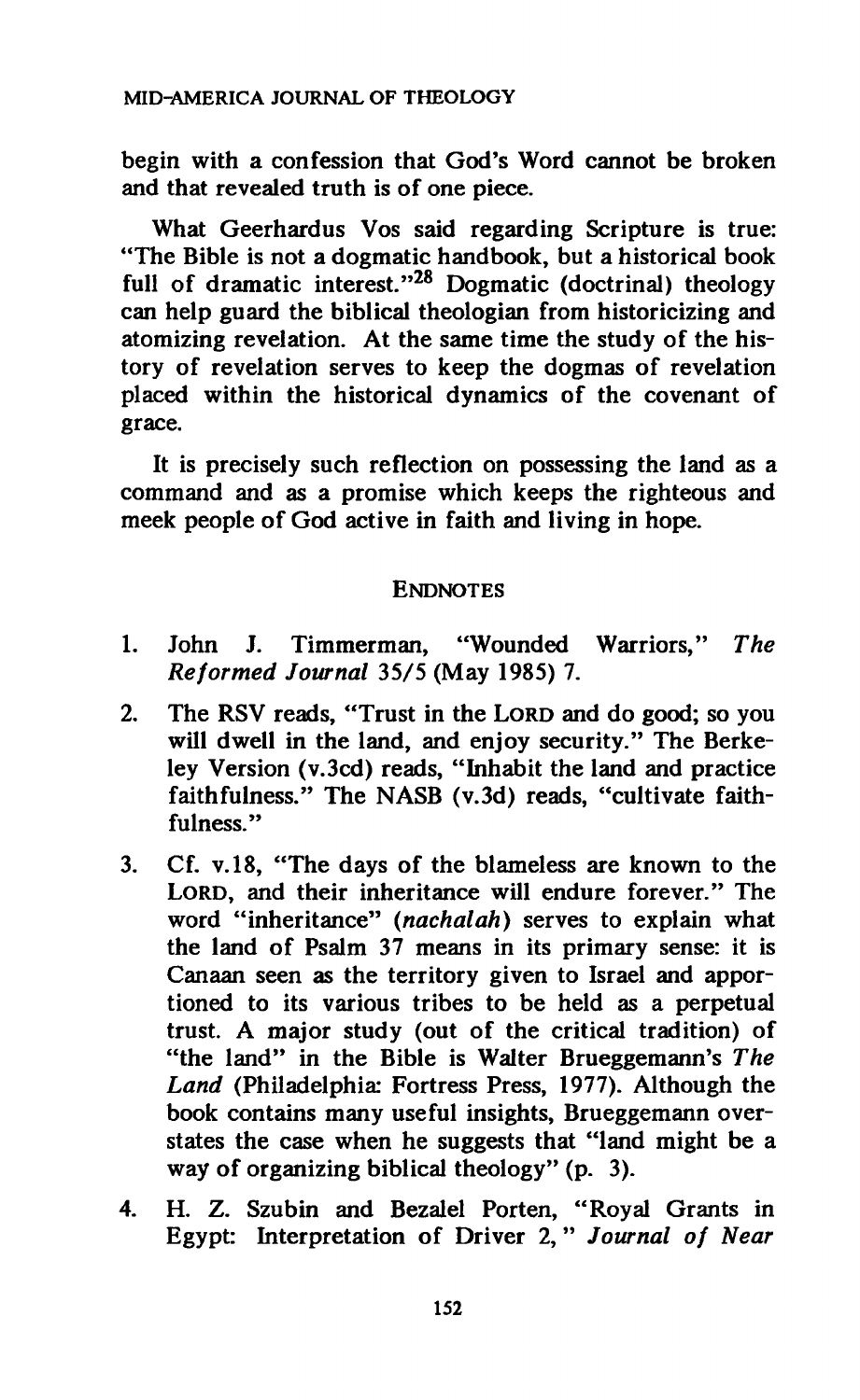*Eastern Studies* **46 (Jan. 1987) 39-48.** 

- **5. Szubin and Porten, "Royal Grants in Egypt," 43.**
- **6. Szubin and Porten, "Royal Grants in Egypt," 47.**
- **7. Szubin and Porten, "Royal Grants in Egypt," 44-45.**
- **8. Szubin and Porten also take note of the Persian king Ahasuerus' gifts and offers to Esther (Esther 2:18,20; 5:6; 7:2).**
- **9. H. Frankfort,** *Ancient Egyptian Religion: An Introduction* **(New York: Harper Torchbooks, 1961 [1948]) Π-Ι 8.**
- **10. Mircea Eliade,** *A History of Religious Ideas,* **Vol. I, trans, by Willard R. Trask (Chicago: University of Chicago Press, 1978) 90.**
- **11. Frankfort,** *Ancient Egyptian Religion,* **30.**
- **12. Frankfort,** *Ancient Egyptian Religion,* **25. This gives rise to the Egyptian view that animals as such were deities. Since they do not change, their natural stability represented what was divine, orderly, supra-human. For this reason gods and goddesses could be portrayed as humans, animals, or combinations of both.**
- **13. Frankfort,** *Ancient Egyptian Religion,* **28. The fact that the Egyptian gods were very much immanent in nature "enabled a correlation of human and natural life which was an inexhaustible source of strength. The life of man, as an individual and even more as a member of society, was integrated with the life of nature" (29).**
- **14. Eliade,** *History,* **86. "All existing things, from natural phenomena to religious and cultural realities. . .owe their validity and their justification to the fact that they were created during the initial period. Clearly, the First Time constitutes the Golden Age of absolute perfection. . . " (p. 87).**
- **15. Eliade,** *History,* **92. Frankfort says that "Pharaoh was no mere despot holding an unwilling people in slavery. He ruled in the strictest sense by divine right...." The**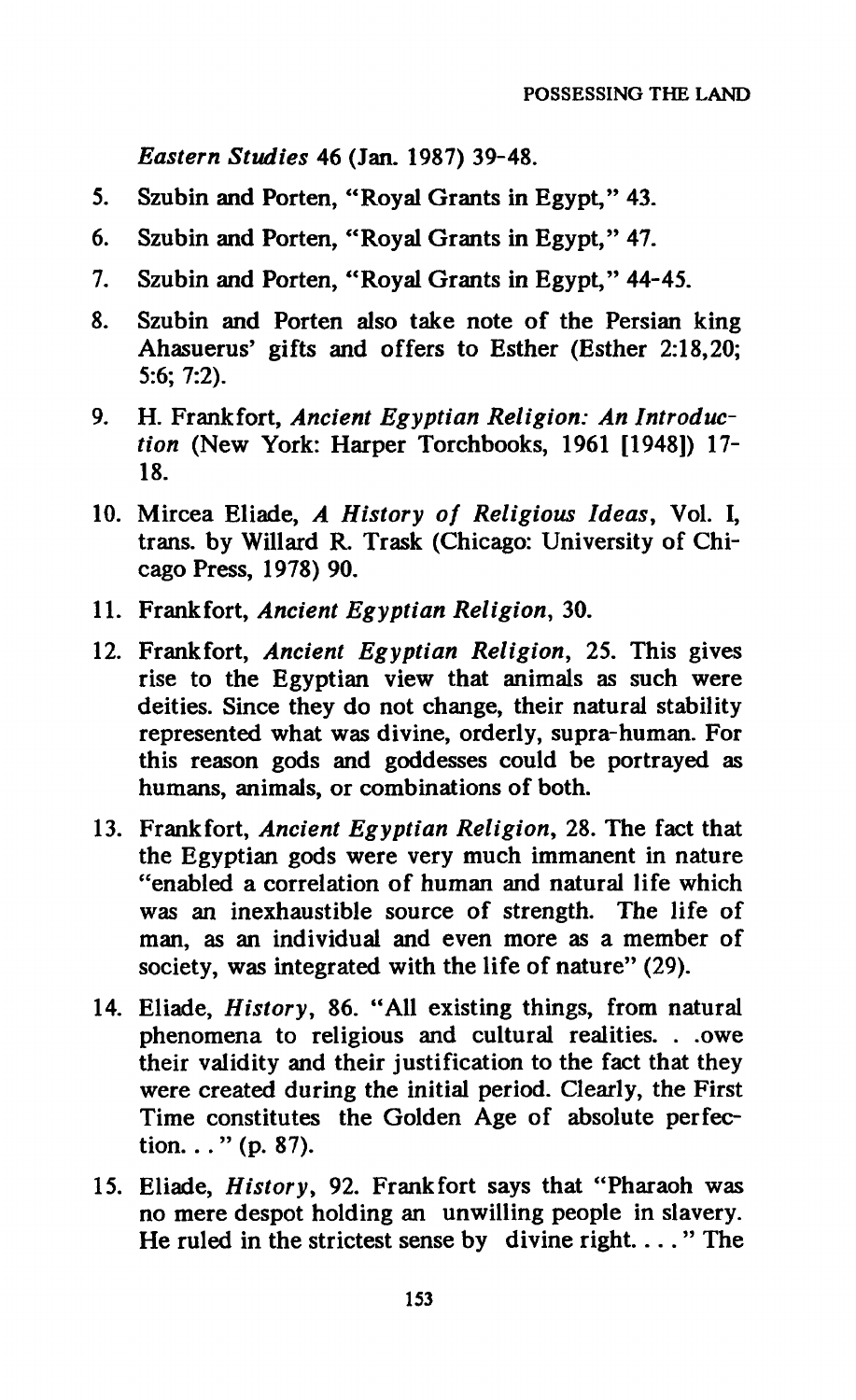**French king Louis XIV's attitude was typified by the expression** *Vetat c'est moi.* **This summed up the Egyptian view of the Pharaoh's place in reality, both religiously and politically. The Pharaoh's subjects wholly concurred in this** *(Ancient Egyptian Religion,* **31).** 

- **16. N. Scott Momaday, "Native American Attitudes to the Environment," in** *Seeing with a Native Eye: Essays on Native American Religion,* **edited by Walter Holden Capps (New York: Harper & Row, 1976) 79.**
- **17. Momaday, "Native American Attitudes," 84.**
- **18. Elaine A. Jahner, "Lakota Genesis: the Oral Tradition," in** *Sioux Indian Religion: Tradition and Innovation,*  **edited by Raymond J. DeMallie and Douglas R. Parks (Norman, OK: University of Oklahoma Press, 1987), 56.**
- **19. In using the phrase "covenantal challenge" I am aware of the fact that there is no formal covenant promulgated in Genesis 1-2. Hence I use the term rather broadly in the sense of a life relationship between YHWH and mankind (here Adam and Eve), a relationship sustained by promises and administered through sanctions.**
- **20. This reality has caused some to describe the biblical faith as time-oriented (the "ship" image; moving forward) as opposed to much apostate thinking as (sacred) space-oriented (the "cathedral" image; time is cyclical). While the contrast can be exaggerated, it is true that development of creation (for better or worse) has been a largely (though not exclusively) Christian phenomenon. Pagan cultures whose mythologies prize the return to the perfection of the primordial time are largely intolerant of change. The unchanging order must be maintained.**
- **21. Other elements are also designated in Scripture as covenant witnesses: stones of memorial and of altars (Gen. 31:48-52; Deut. 27:2ff.; Josh. 8:30-35; 22:34; 24:27); the book of the law (Deut. 31:26; Josh. 24:26); the people themselves (Deut. 31:19-22; 32:1 ff.; Josh. 24:22). Cf. Exod. 19:3-6.**